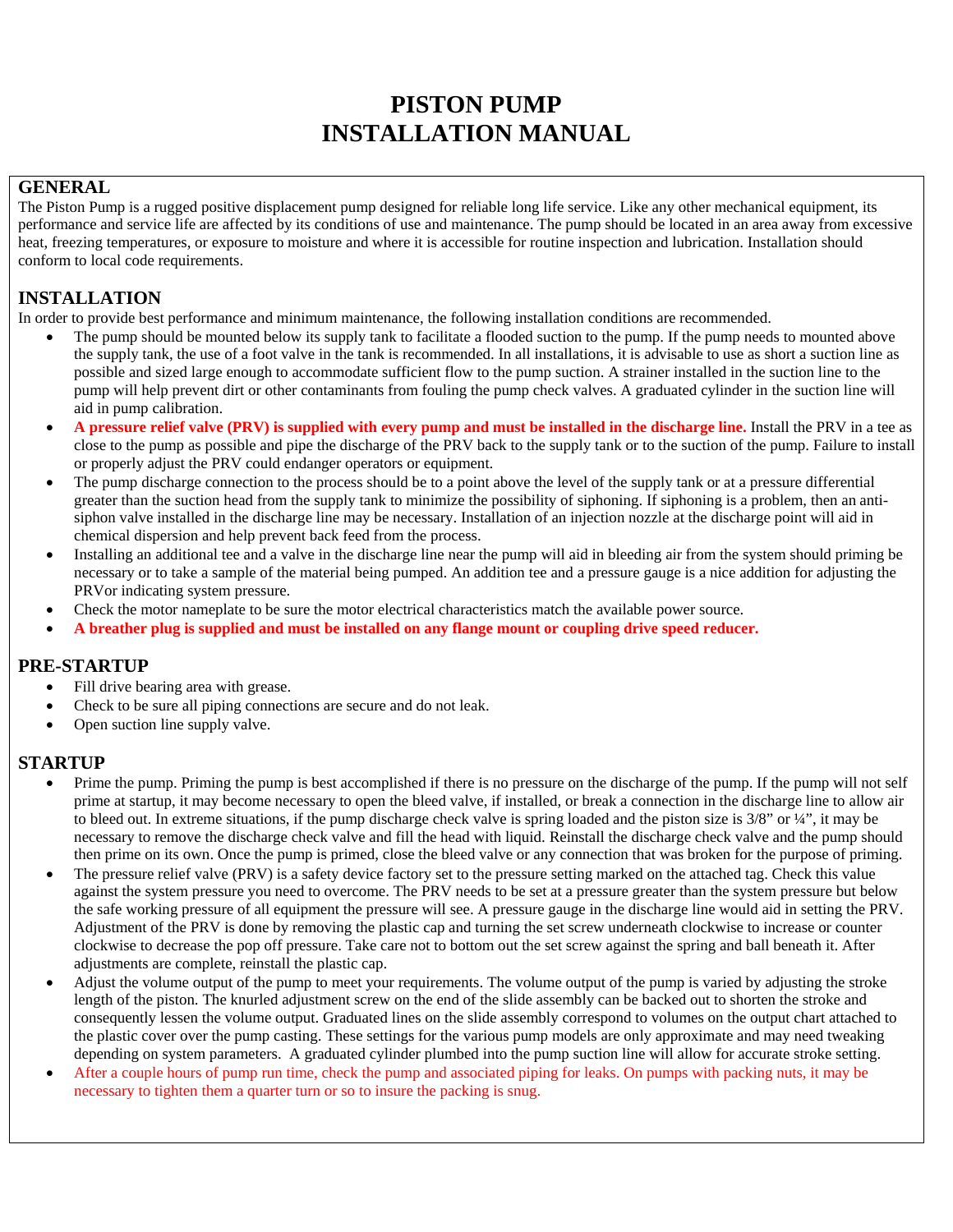#### **GENERAL MAINTENANCE**

- The slide and drive bearing should be greased monthly.
- Pump heads should be greased at least every 500 hours of normal operation. Over greasing is not possible so greasing more often than necessary is better than not enough or not at all.
- Packing nuts need to be snugged periodically depending on pump use and application. Material seeping between the piston and the packing is a good indication that the packing nut needs adjustment. Persistent seeping even after adjustment indicates the piston and packing may be worn to the point of needing replacement. Caution operators not to over tighten packing nuts as this will cause premature failure of the piston and packing and also put undue strain on the pump drive system. Pumps with 1" and larger pistons have spring loaded packing and packing tension adjustment is automatic.

### **TROUBLE SHOOTING**

#### **UNDERFEED**

- Air bound-Bleed air from the discharge lines.
- Check valves not seating-Clean or replace the check valves.
- Ball checks floating-Spring load the ball checks or thin the material being pumped.
- Restricted suction-Clean the strainer and use a larger suction line.
- Pressure relief valve bypassing-Adjust the PRV for higher pressure, clean PRV seat or replace.

#### **OVERFEED**

- Siphoning-Raise the discharge point above the level of the supply tank or install an anti-siphon valve.
- Too much suction head-Use a smaller day tank or install a pressure reducing valve in the suction line.

#### **MOTOR FAILURE**

- Excessive discharge pressure for motor horsepower-Go to  $\frac{1}{2}$  HP motor vs  $\frac{1}{4}$  HP
- Discharge line restricted or too small- Check for blockage or increase size of the discharge line.
- Insufficient ventilation-Ambient temperature needs to be below motor rating.
- Lack of lubrication-Check for mechanical strain due to lack of lubrication and correct.
- Low supply voltage-Check voltage to pump motor under load and increase wire size if necessary.
- Water or chemical spillage-Insure the motor is not being exposed to chemical dripping, spillage, or hosed water.

#### **CHEMICAL LEAKING FROM PUMP**

- Packing nut loose-Adjust packing nut to tighten the packing and lubricate.
- Packing and/or piston worn-Check chemical compatibility and replace the piston and packing accordingly and lubricate.

#### **REPLACEMENT PARTS**

When ordering replacement parts, it is helpful to have the serial number of the pump. The serial number is stamped into the lower right side of the pump base casting, under the plastic cover. This number will tell us everything we need to know about the original pump. If the serial number is not available a pump model number, stroking rate, piston diameter, head material, and motor nameplate data should be sought.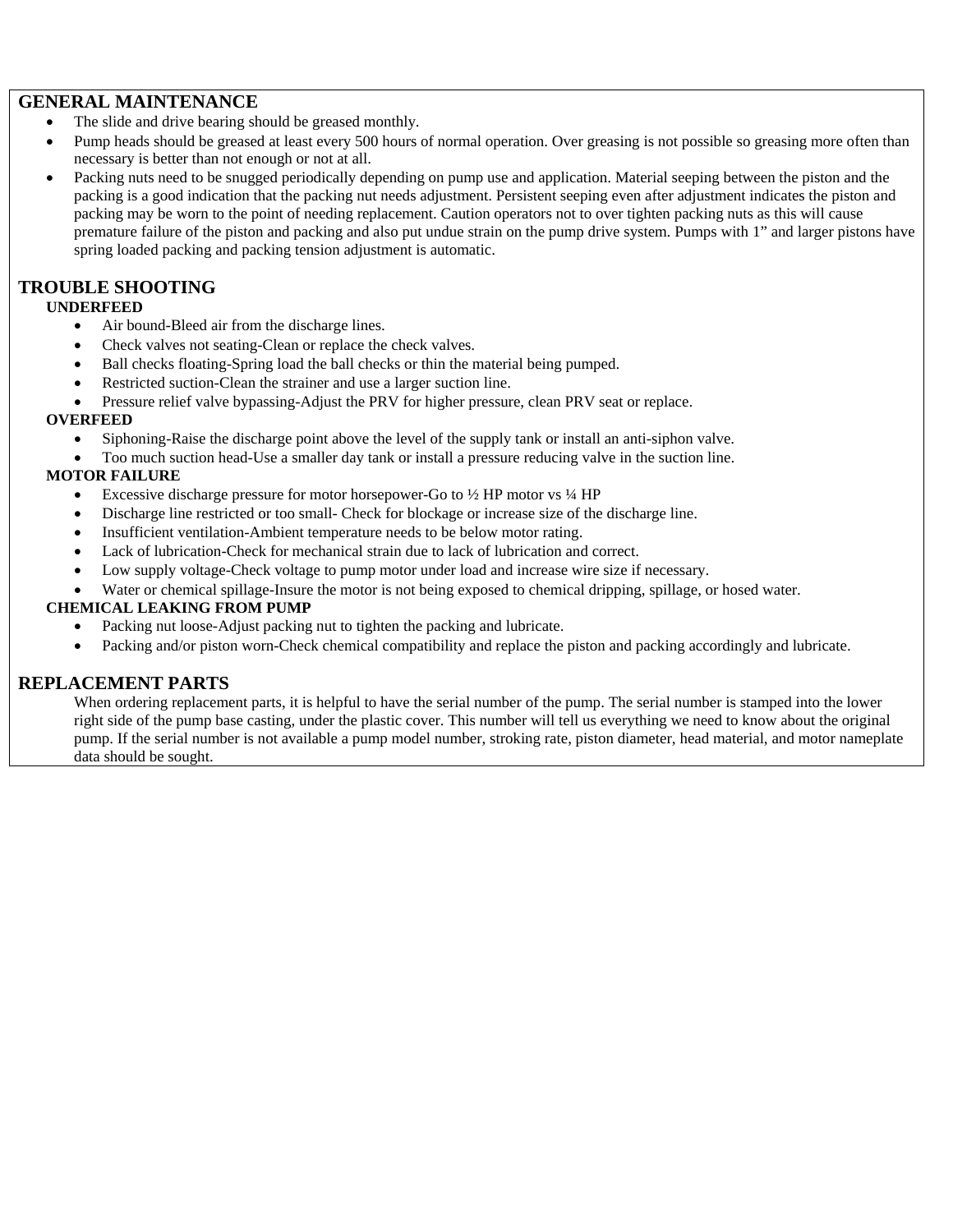## **SPEED REDUCER LUBRICATION**

**V-5 and V-10 pumps are shipped from the factory with the speed reducer filled with the proper amount of lubricant to operate within a 30 to 100 degree Fahrenheit ambient temperature range. The 60, 30, and 18 RPM output units are single reduction and the 12, 6, and 1 RPM output units are double reduction. Double reduction units have separate oil sumps and must be filled/checked independently. Prior to startup, verify that the oil level is at the proper level, by removing the level inspection plug which is positioned about the center of the output shaft on the side of the unit opposite the input shaft. The oil level should be at or near this level. If the ambient temperature will be outside the range for the lubricant installed at the factory, drain and refill the reducer with the proper viscosity lubricant prior to use. Consult the factory or the chart below for alternate lubricants. Be sure to install the breather plug in the proper location on the side of the reducer, near the top of the reducer.** 

**Change Intervals: Standard compounded lubricants should be changed every six months or 2500 operating hours, whichever comes first. Factory installed synthetic lubricants should be changed every two years or 6000 hours, whichever comes first. Oil should be changed more often if reducer is used in a severe environment. The factory supplied oil is not suitable for the Food and Drug Industry.** 

| <b>MANUFACTURER</b>  | <b>30-100 DEGREE F AMBIENT</b> | 50-125 DEGREE F AMBIENT   |
|----------------------|--------------------------------|---------------------------|
|                      | <b>AGMA Compounded #7</b>      | <b>AGMA Compounded #8</b> |
| Amoco Oil Co.        | <b>Worm Gear Oil</b>           | <b>Cylinder Oil #680</b>  |
| Chevron USA, Inc.    | <b>Cylinder Oil #460X</b>      | <b>Cylinder Oil #680X</b> |
| <b>Exxon Co. USA</b> | <b>Cylesstic TK-460</b>        | <b>Cylesstic TK-680</b>   |
| Gulf Oil Co.         | Senate 460                     | <b>Senate 680D</b>        |
| Mobile Oil Corp.     | <b>600 W Super Cylinder</b>    | <b>Extra Hecla Super</b>  |
| Shell Oil Co.        | Valvata Oil J460               | Valvata Oil J680          |
| Sun Oil Co.          | <b>Gear Oil 7C</b>             | <b>Gear Oil 8C</b>        |
| <b>Texaco</b>        | <b>Honor Cylinder Oil</b>      | <b>650T Cylinder Oil</b>  |
| Union Oil Co. of CA  | <b>Steaval A</b>               | <b>Worm Gear Lube 140</b> |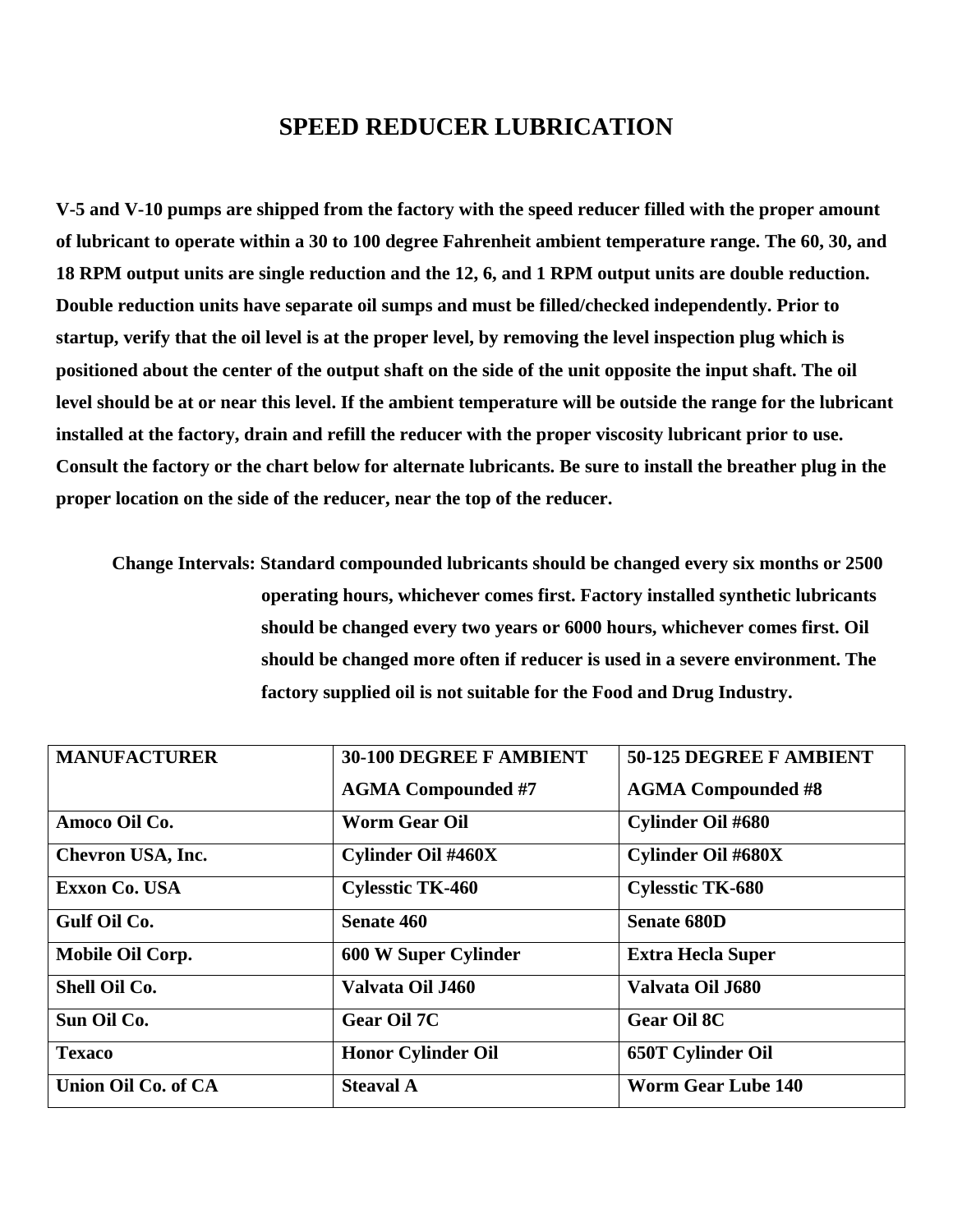# **TYPICAL INSTALLATION OF THE** PRESSURE RELIEF VALVE



EACH PUMP IS SUPPLIED WITH A PRESSURE RELIEF VALVE FOR EACH HEAD ON THE PUMP. THE PRESSURE RELIEF VALVE IS A SAFETY DEVICE AND MUST BE INSTALLED IN THE DISCHARGE LINE OFF THE PUMP AS CLOSE TO THE DISCHARGE CHECK VALVE AS POSSIBLE. SET THE PRESSURE RELIEF VALVE AT A VALUE TO INSURE PROTECTION TO THE OPERATOR AND THE EQUIPMENT IN CASE OF A BLOCKAGE DOWN STREAM OF THE PUMP. FAILURE TO INSTALL OR PROPERLY ADJUST THE PRESSURE RELIEF VALVE COULD RESULT IN DAMAGE TO THE EQUIPMENT OR INJURY TO THE OPERATOR.